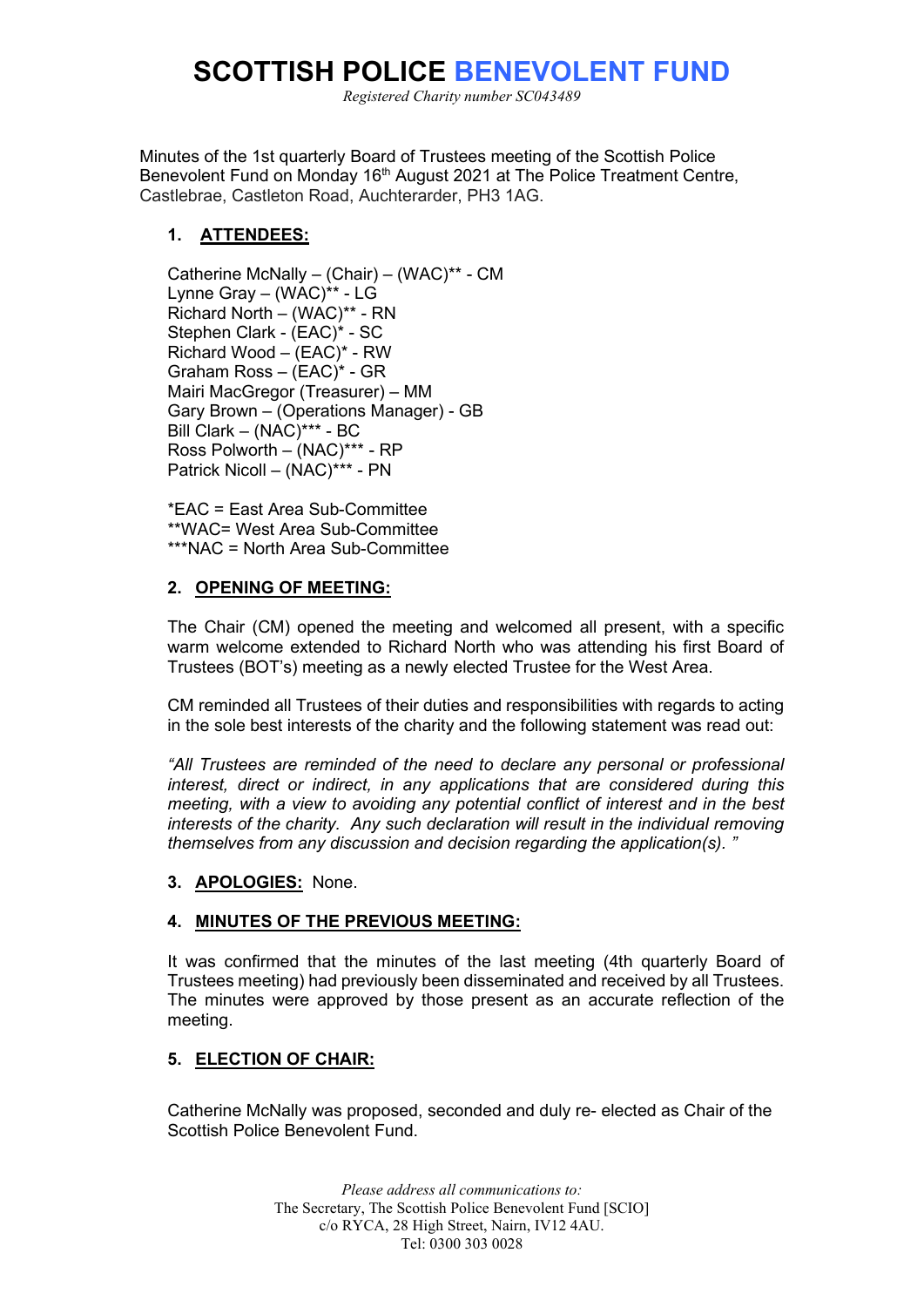# **6. ELECTION OF SECRETARY:**

Graham Ross was proposed, seconded and duly elected as Secretary of the Scottish Police Benevolent Fund.

## **7. ELECTION OF TREASURER:**

Mairi MacGregor was proposed, seconded and duly re-elected as Treasurer of the Scottish Police Benevolent Fund.

## **8. STAFF PAY REVIEW:**

In accordance with the SPBF staff contracts SC explained that this review should carried out annually at the 1<sup>st</sup> quarterly BOT's meeting.

MM and GB were asked to excuse themselves from the meeting, which they did.

The BOT's proceeded to discuss this matter, following which a pay rise of 3% was approved for 2021/22 for all SPBF staff members (x2). It was agreed that the pay rise would take effect from today's date, i.e. 16/08/2021.

## **9. STANDING ITEMS**

#### **9.1 CONSIDERATION OF APPLICATIONS:**

A total of 13 applications were on the meeting agenda for presentation / consideration, of which 7 were approved, 5 were declined and 1 application was continued due to ongoing enquiries – see summary below: -

GEXTJ0003 - **Declined.** 

re the application.

#### GEXTH0007 – **Declined.**

**GEXTJ0001** – **Enquiries remain ongoing** 

GEXTJ0002 - **Declined.** 

GEXTJ0004 - **Approved.** 

GEXTJ0005 - **Approved.** 

GEXTJ0006 - **Approved.** 

GEJ0004 - **Approved.** 

**LWJ0001** - Declined.

**GWJ0002** - Declined.

GWJ0003 - **Approved.** 

*Please address all communications to:* The Secretary, The Scottish Police Benevolent Fund [SCIO] c/o RYCA, 28 High Street, Nairn, IV12 4AU. Tel: 0300 303 0028